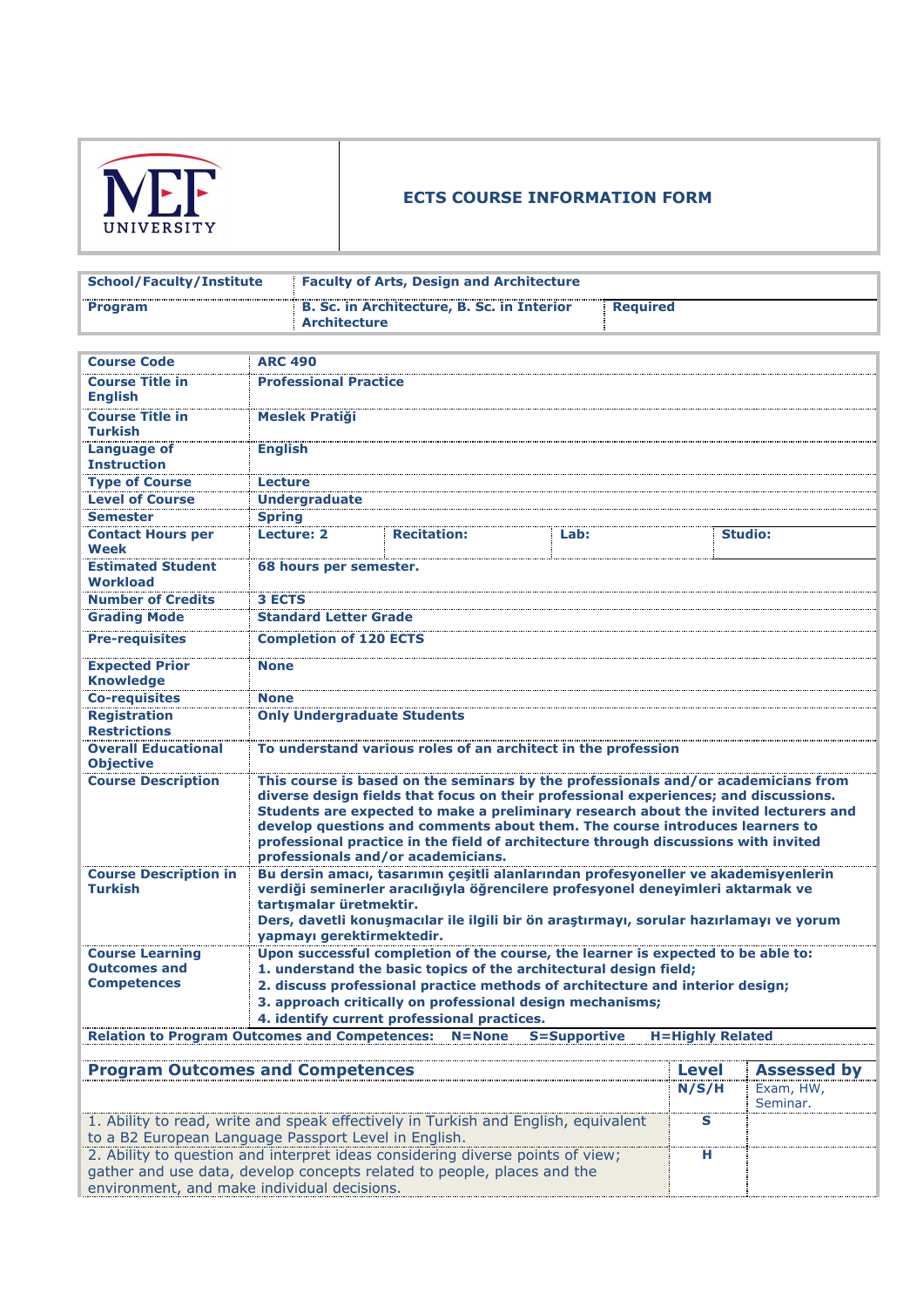| 3. Ability to use appropriate graphical methods including freehand and digital<br>s<br>drawing techniques, (ECDL advanced) in order to develop ideas in addition to<br>communicate the process of design.                                                                                                         |                         |                                                                                                                                                                                                                                                |   |  |  |
|-------------------------------------------------------------------------------------------------------------------------------------------------------------------------------------------------------------------------------------------------------------------------------------------------------------------|-------------------------|------------------------------------------------------------------------------------------------------------------------------------------------------------------------------------------------------------------------------------------------|---|--|--|
| 4. Ability to use fundamental principles of architectural design considering the<br>S<br>place, climate, people, society as factors, and simultaneously express present<br>principles in relevant precedents.                                                                                                     |                         |                                                                                                                                                                                                                                                |   |  |  |
| 5. Understanding of architectural principles belonging to global and local cultures<br>shaped by the climatic, technological, socioeconomic, cultural factors, in addition<br>to principles of historic preservation while developing architectural and urban<br>design projects.                                 | н                       |                                                                                                                                                                                                                                                |   |  |  |
| patterns of different cultures.                                                                                                                                                                                                                                                                                   |                         | 6. Understanding the theories and methods used to describe the relationship<br>between human behavior and physical environment; and concurrently<br>understanding different needs, values, behavioral norms, social and spatial                | н |  |  |
| conditions and relevant laws and standards.                                                                                                                                                                                                                                                                       |                         | 7. Ability to apply various stages of design processes considering the client and<br>user needs, which include space and equipment requirements besides site                                                                                   | N |  |  |
|                                                                                                                                                                                                                                                                                                                   |                         | 8. Understanding the role of applied research in determining function, form and<br>systems and their impact on human conditions and behavior.                                                                                                  | S |  |  |
| and applications of structural systems.                                                                                                                                                                                                                                                                           |                         | 9. Understanding of the basic principles of static and dynamic structural<br>behavior that withstand gravity and lateral forces, in addition to the evolution                                                                                  | N |  |  |
| provide healthful environments.                                                                                                                                                                                                                                                                                   |                         | 10. Ability to apply the principles of sustainability in architectural and urban<br>design projects that aim to preserve the natural and historic resources and                                                                                | N |  |  |
| principles of accessibility into the design of buildings.                                                                                                                                                                                                                                                         |                         | 11. Ability to apply the fundamental principles of building and safety systems<br>such as mechanical, electrical, fire prevention, vertical circulation additionally to                                                                        | N |  |  |
|                                                                                                                                                                                                                                                                                                                   |                         | 12. Understanding the basic principles in the selection of materials, products,<br>components and assemblies, based on their characteristics together with their<br>performance, including their environmental impact and reuse possibilities. | S |  |  |
| life safety and sustainability principles.                                                                                                                                                                                                                                                                        |                         | 13. Ability to produce a comprehensive architectural project from the schematic<br>design phase to design development phase, while integrating structural systems,                                                                             | N |  |  |
| 14. Understanding the principles of environmental systems such as energy<br>S<br>preservation, active and passive heating and cooling systems, air quality, solar<br>orientation, day lighting and artificial illumination, and acoustics; in addition to<br>the use of appropriate performance assessment tools. |                         |                                                                                                                                                                                                                                                |   |  |  |
| 15. Ability to choose appropriate materials, products and components in the<br>S<br>implementation of design building envelope systems.                                                                                                                                                                           |                         |                                                                                                                                                                                                                                                |   |  |  |
| 16. Ability to understand the principles and concepts of different fields in<br>S<br>multidisciplinary design processes and the ability to work in collaboration with<br>others as a member of the design team.                                                                                                   |                         |                                                                                                                                                                                                                                                |   |  |  |
| 17. Understanding the responsibility of the architect to organize and lead design<br>н<br>and construction processes considering the environmental, social and aesthetic<br>issues of the society.                                                                                                                |                         |                                                                                                                                                                                                                                                |   |  |  |
| 18. Understanding the legal to responsibilities of the architect of the architect<br>н<br>effecting the design and construction of a building such as public health and<br>safety; accessibility, preservation, building codes and regulations as well as user<br>rights.                                         |                         |                                                                                                                                                                                                                                                |   |  |  |
| 19. Ability to understand the ethical issues involved in the design and<br>н<br>construction of buildings and provide services for the benefit of the society. In<br>addition to the ability to act with social responsibility in global and local scales<br>that contribute to the well being of the society.    |                         |                                                                                                                                                                                                                                                |   |  |  |
| 20. Understanding the methods for competing for commissions, selecting<br>н<br>consultants and assembling teams, recommending project delivery methods,<br>which involve financial management and business planning, time management,<br>risk management, mediation and arbitration.                              |                         |                                                                                                                                                                                                                                                |   |  |  |
| <b>Irem Korkmaz 10.03.2020</b><br><b>Prepared by and Date</b>                                                                                                                                                                                                                                                     |                         |                                                                                                                                                                                                                                                |   |  |  |
|                                                                                                                                                                                                                                                                                                                   |                         |                                                                                                                                                                                                                                                |   |  |  |
| Semestei                                                                                                                                                                                                                                                                                                          | <b>Spring 2018-2019</b> |                                                                                                                                                                                                                                                |   |  |  |
| <b>Name of Instructor</b>                                                                                                                                                                                                                                                                                         | Dr. Ayşe Zeynep Aydemir |                                                                                                                                                                                                                                                |   |  |  |
| <b>Course Contents</b>                                                                                                                                                                                                                                                                                            | Week                    | <b>Topic</b>                                                                                                                                                                                                                                   |   |  |  |